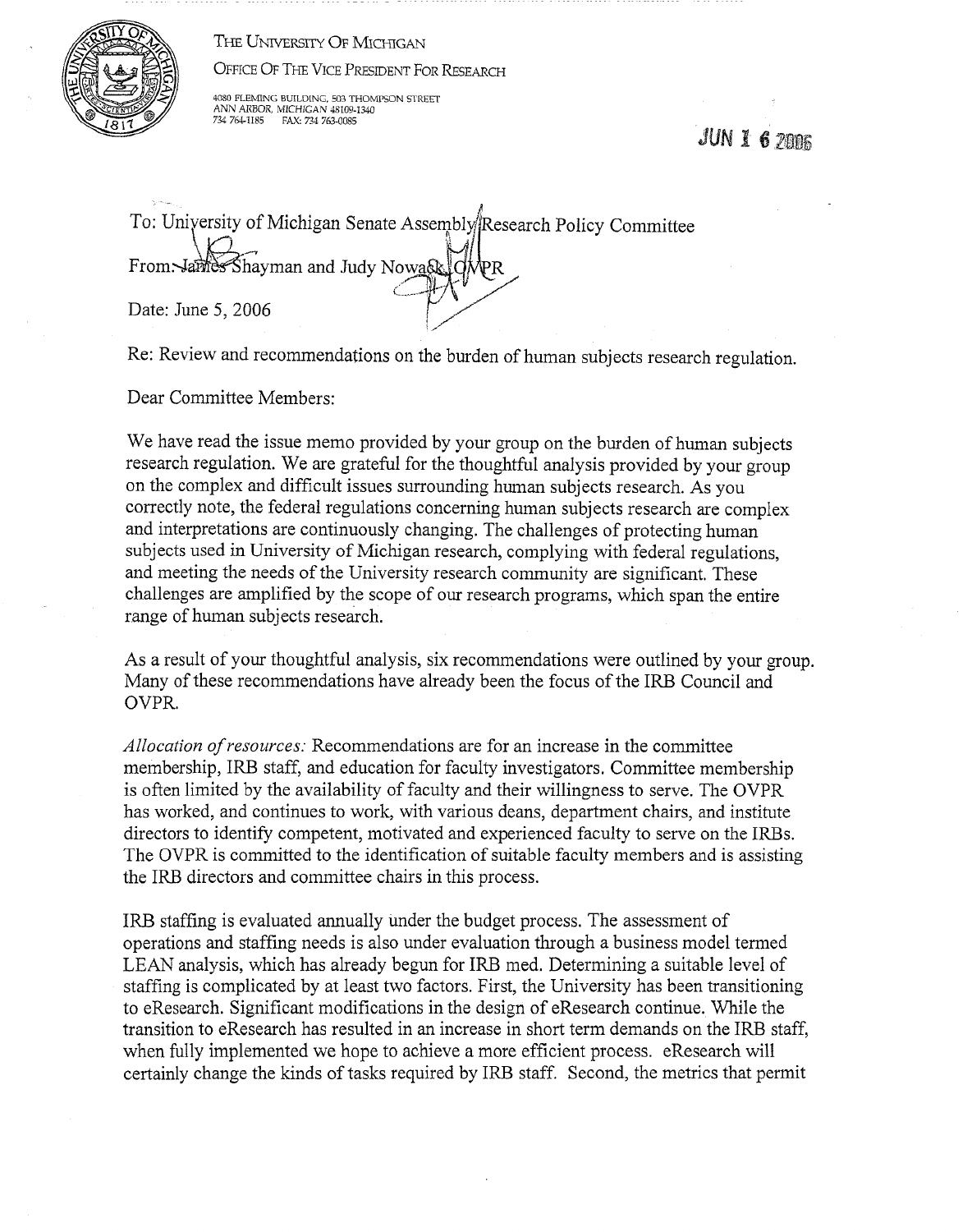suitable evaluation of the staffing needs, including workload, turnaround time, and staff/investigator interactions, are currently limited. With the initiation of eResearch, this database is growing and is already resulting in significant changes. For example, we discovered that the time to determination of exempt status of protocols going to IRB behavioral science was significantly longer than for the other IRBs. We determined that this was due to a protocol for this IRB in which faculty committee members~were making this determination. We immediately changed the procedures to permit trained senior IRB staff to make this determination. A QA program mechanism will be used to assess the appropriateness of this change.

Education is a significant role of the IRB staff. With the assistance of ISR, we are preparing a systematic education needs analysis that will assist in determining empirically what kinds of education are required by various investigator sub-communities and what the most effective sources of, and venues for, this education would be. We anticipate the evolution of a multi-faceted educational program with the IRB, surely, continuing to play a role. Exactly what that role will be remains to be determined.

*Increase faculty compensation and service credit for IRE participation:* We hope and anticipate that streamlining will result in a more manageable workload for IRB faculty members. Current streamlining efforts include changes to eResearch, the reevaluation of risk to human subjects, and the identification of research tools (e.g. public databases, well established psychological instruments) that may be subject to proforma approval.

IRB chairs and those faculty members performing expedited reviews are currently compensated. The level of compensation is equivalent to, and often exceeds, that of faculty members receiving administrative differentials for other comparable activities. Whilst we agree that faculty service commitments need to be considered in the context of the effort expended, we believe that such an evaluation is within the purview of the respective deans, department chairs, or institute directors and not of the OVPR. Establishing general rules to be applied across the University would be difficult and invariably not account for factors such as rank and time in rank, research experience, teaching load, funded effort, and salary. In addition, there is currently no University wide standard for what constitutes appropriate service.

*Evaluation of faculty experiences with current IRE processes:* This past year OVPR initiated, with the assistance of the ISR Survey Research Center, the development of an ongoing survey instrument for faculty investigators. The continuation of this effort has now been delegated to Ron Maio and his staff at the Office for Human Research Compliance Review. We expect the first survey to be conducted this fall, and that subsequent surveys will assist in tracking our progress toward performance goals.

*Create a committee on IRBs as part of the CIC:* UM was instrumental two years ago in the creation of such a group and UM representatives are deeply involved in a number of initiatives, such as the development of performance and staffing benchmarks, common policy interpretations, and an analysis of difficult issues in research in international